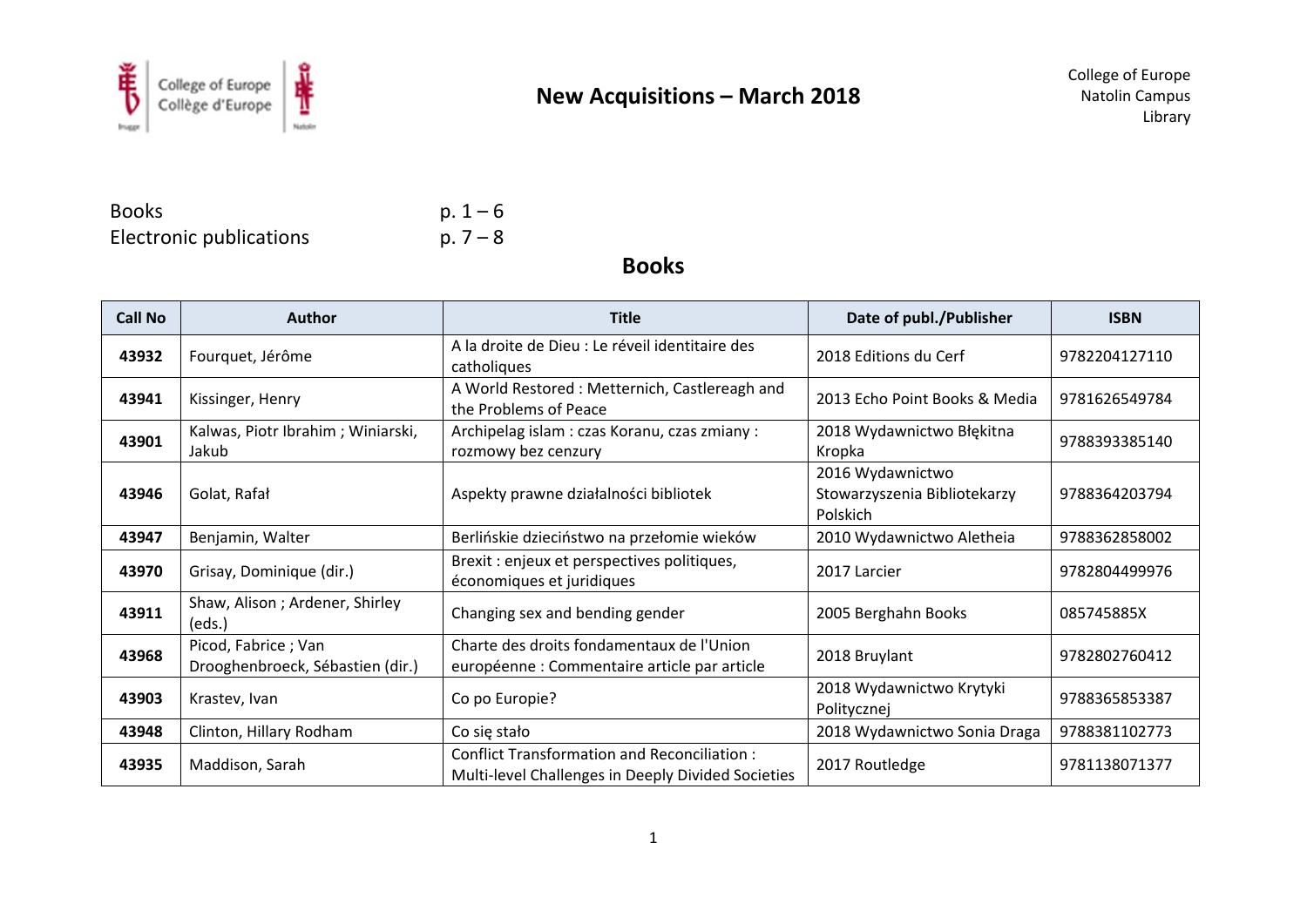

| <b>Call No</b> | <b>Author</b>                                      | <b>Title</b>                                                                                                                     | Date of publ./Publisher                                       | <b>ISBN</b>   |
|----------------|----------------------------------------------------|----------------------------------------------------------------------------------------------------------------------------------|---------------------------------------------------------------|---------------|
| 43918          | Marty, Olivier ; Dorgeret, Nicolas                 | Connaître et comprendre l'Union européenne : 35<br>fiches sur les institutions européennes                                       | 2018 Ellipses Marketing                                       | 9782340023260 |
| 43933          | Khanna, Parag                                      | Connectography: mapping the future of global<br>civilization                                                                     | 2016 Random House                                             | 9780812988550 |
| 43949          | McCarten, Anthony                                  | Czas mroku : jak Churchill zawrócił świat znad<br>krawędzi                                                                       | 2018 Marginesy                                                | 9788365780928 |
| 43897          | Applebaum, Anne                                    | Czerwony głód                                                                                                                    | 2018 Agora                                                    | 9788326826146 |
| 43950          | Dymmel, Anna; Kotuła, Sebastian<br>$(\text{red.})$ | Czytelnicy - zasoby informacji i wiedzy: tradycja i<br>przemiany w czasach kultury cyfrowej                                      | 2017 Wydawnictwo<br>Uniwersytetu Marii Curie-<br>Skłodowskiej | 9788377849972 |
| 43902          | Krastev, Ivan                                      | Demokracja: przepraszamy za usterki                                                                                              | 2015 Wydawnictwo Krytyki<br>Politycznej                       | 9788364682339 |
| 43971          | Charléty, Véronique et al. (dir.)                  | Dictionnaire encyclopédique de la gouvernance<br>européenne                                                                      | 2018 Larcier                                                  | 9782807903272 |
| 43963          | Omarjee, Ismaël                                    | Droit européen de la protection sociale                                                                                          | 2018 Bruylant                                                 | 9782802758969 |
| 43944          | Tsvetaeva, Marina                                  | Earthly signs: Moscow diaries, 1917-1922                                                                                         | 2017 New York Review Books                                    | 9781681371627 |
| 43923          | Flade, Falk                                        | Energy Infrastructures in the Eastern Bloc: Poland<br>and the Construction of Transnational Electricity,<br>Oil, and Gas Systems | 2017 Harrassowitz Verlag                                      | 9783447109048 |
| 43962          | Mérand, Frédéric ; Costa, Olivier<br>(dir)         | Études européennes                                                                                                               | 2017 Bruylant                                                 | 9782802755722 |
| 43921          | Pesaresi, Nicola [ed. et al.]                      | EU Competition Law. Vol. 4, book 1, State Aid                                                                                    | 2016 Claeys & Casteels                                        | 9789077644300 |
| 43922          | Pesaresi, Nicola [ed. et al.]                      | EU Competition Law. Vol. 4, book 2, State Aid                                                                                    | 2016 Claeys & Casteels                                        | 9789077644300 |
| 43896          | Muller-Graff, Peter-Christian (ed.)                | EU-Nachbarschaftspolitik-Nordafrika und Nahost                                                                                   | 2017 Nomos                                                    | 9783848747634 |
| 43951          | Letta, Enrico; Maillard, Sébastien                 | Europa w brutalnym świecie                                                                                                       | 2018 Wydawnictwo<br>Akademickie DIALOG                        | 9788380027381 |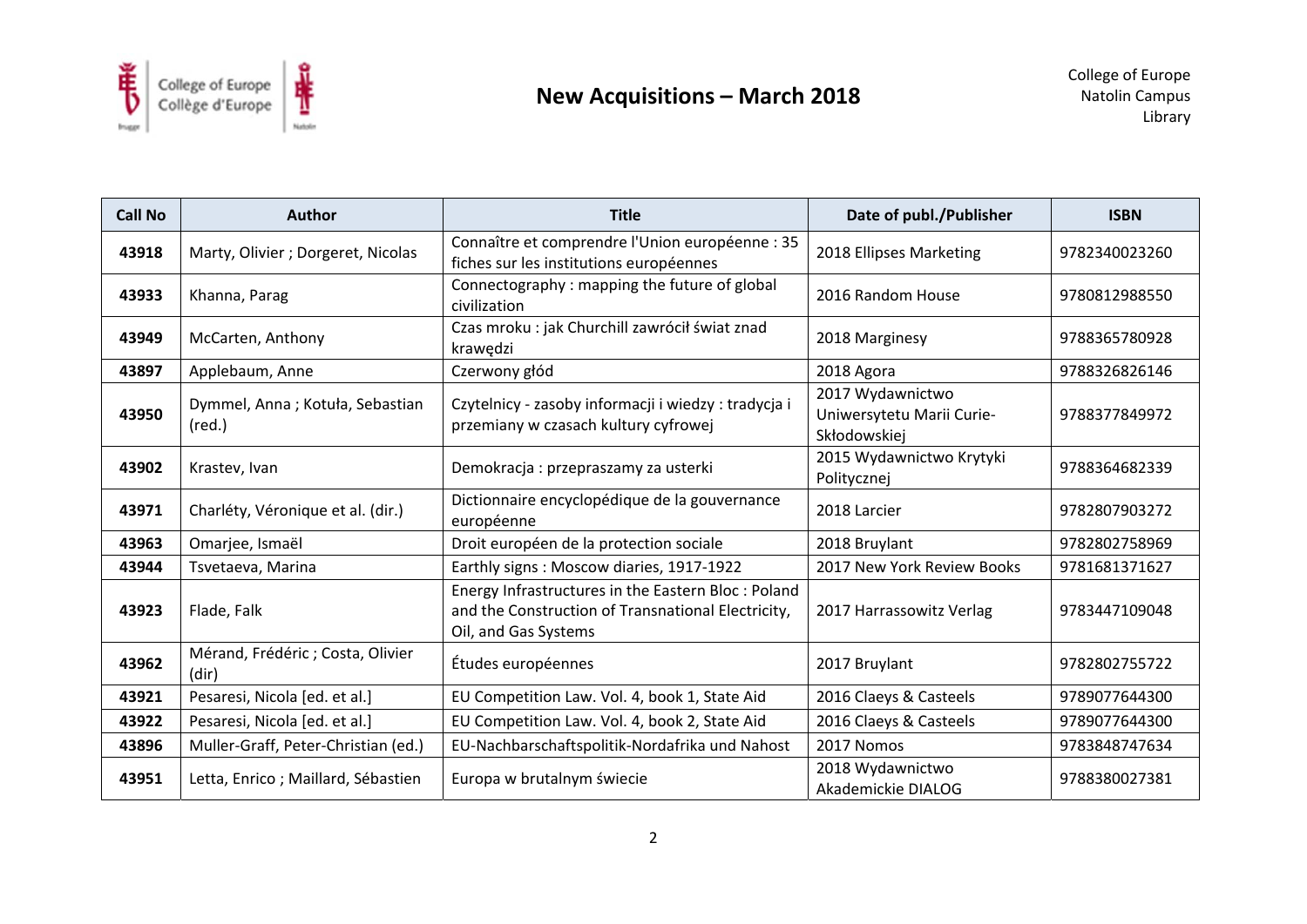

| <b>Call No</b> | <b>Author</b>                                            | <b>Title</b>                                                                                                | Date of publ./Publisher           | <b>ISBN</b>   |
|----------------|----------------------------------------------------------|-------------------------------------------------------------------------------------------------------------|-----------------------------------|---------------|
| 43912          | Gerhards, Jürgen; Lengfeld, Holger                       | European Citizenship and Social Integration in the<br><b>European Union</b>                                 | 2017 Routledge                    | 9780815351498 |
| 43908          | Delsol, Chantal                                          | Kamienie węgielne : Na czym nam zależy?                                                                     | <b>2018 ZNAK</b>                  | 9788324049882 |
| 43957          | Justenhoven, Heinz-Gerhard<br>(Hrsg.)                    | Kampf um die Ukraine : Ringen um<br>Selbstbestimmung und geopolitishce Interessen                           | 2018 Nomos; Aschendorff<br>Verlag | 9783402117224 |
| 43940          | Ferguson, Niall                                          | Kissinger: 1923-1968: The Idealist                                                                          | 2016 Penguin                      | 9780141022000 |
| 43899          | Longerich, Peter                                         | Konferencja w Wannsee: Droga do ostatecznego<br>rozwiązania                                                 | 2018 Prószyński i Ska             | 9788381231343 |
| 43964          | Haguenau-Moizard, Catherine;<br>Mestre, Christian (dir.) | La démocratie dans l'Union européenne                                                                       | 2018 Bruylant                     | 9782802759195 |
| 43969          | Mercenier, Heidi et al. (dir.)                           | La libre circulation sous pression : Régulation et<br>dérégulation des mobilités dans l'Union<br>européenne | 2018 Bruylant                     | 9782802761051 |
| 43967          | Potvin-Solis, Laurence (dir.)                            | Le statut d'État membre de l'Union européenne :<br>Quatorzièmes Journées Jean Monnet                        | 2018 Bruylant                     | 9782802760306 |
| 43965          | Papadamaki, Ioanna                                       | Les aides d'État de nature fiscale en droit de<br>l'Union européenne                                        | 2018 Bruylant                     | 9782802759249 |
| 43966          | Icard, Philippe (dir.)                                   | Les flux migratoires au sein de l'Union<br>européenne                                                       | 2017 Bruylant                     | 9782802760290 |
| 43913          | Seidler, Victor J.                                       | Making sense of Brexit: Democracy, Europe and<br>uncertain futures                                          | 2018 Policy Press                 | 9781447345206 |
| 43942          | Merriman, John M.                                        | Massacre: the life and death of the Paris<br>Commune                                                        | 2014 Basic Books                  | 9780465020171 |
| 43906          | Skórzyński, Jan                                          | Nie ma chleba bez wolności : Polski sprzeciw<br>wobec komunizmu 1956-1980                                   | 2017 Więź                         | 9788365424266 |
| 43900          | Klein, Naomi                                             | Nie to za mało : Jak stawić opór polityce szoku i<br>stworzyć świat, jakiego nam trzeba                     | 2018 Muza                         | 9788328708549 |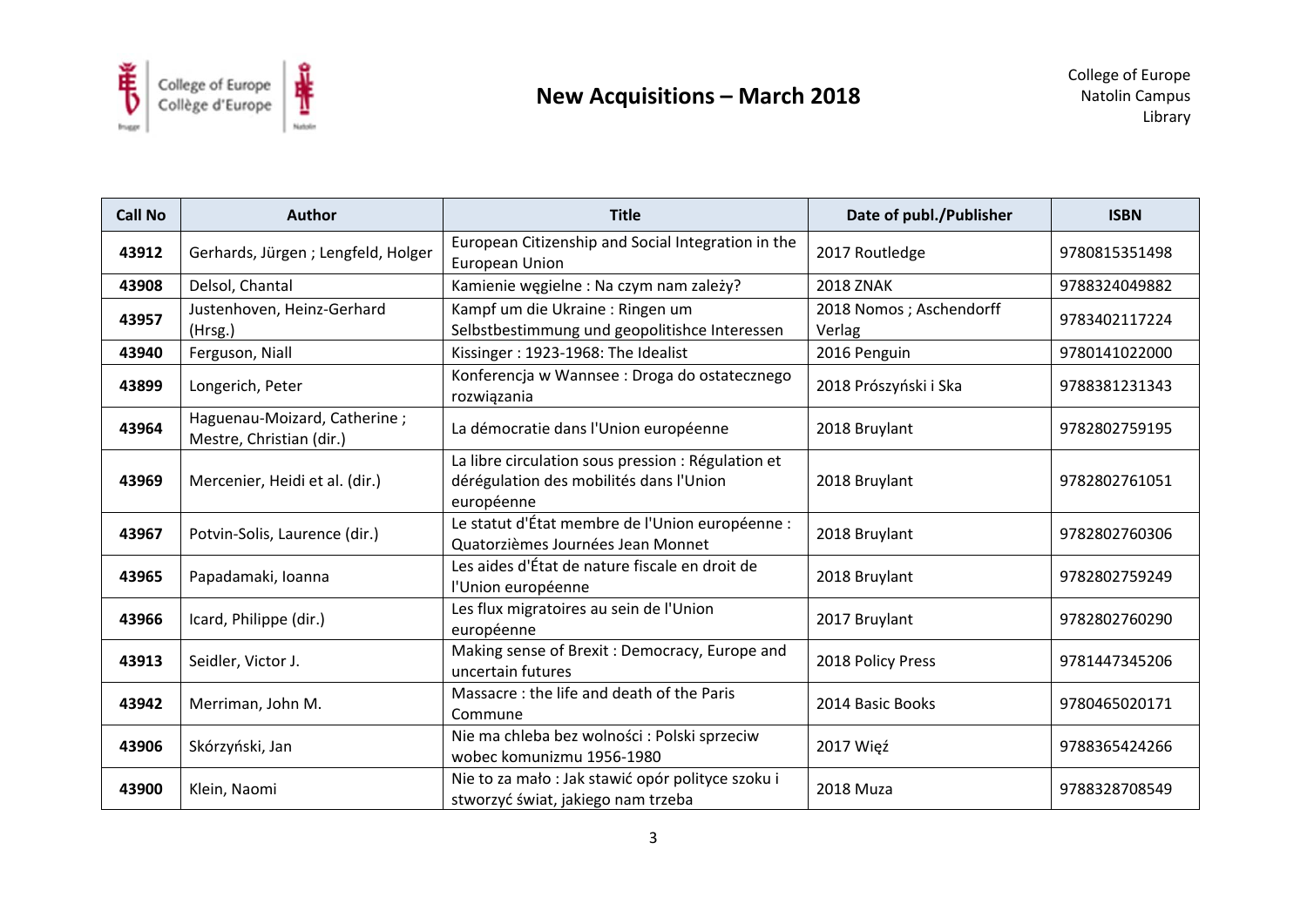

| <b>Call No</b> | <b>Author</b>                             | <b>Title</b>                                                                                                     | Date of publ./Publisher                                                         | <b>ISBN</b>   |
|----------------|-------------------------------------------|------------------------------------------------------------------------------------------------------------------|---------------------------------------------------------------------------------|---------------|
| 43905          | Gdula, Maciej                             | Nowy autorytaryzm                                                                                                | 2018 Wydawnictwo Krytyki<br>Politycznej                                         | 9788365853363 |
| 43910          | Greene, Naomi                             | Pier Paolo Pasolini : Cinema as Heresy                                                                           | 1990 Princeton University Press                                                 | 9780691604152 |
| 43952          | Sands, Philippe                           | Powrót do Lwowa : o genezie "ludobójstwa" i<br>"zbrodni przeciwko ludzkości"                                     | 2018 Oficyna Wydawnicza<br>Aspra-JR                                             | 9788375458091 |
| 43953          | Kozińska, Magdalena                       | Przymusowa restrukturyzacja banków w Unii<br>Europejskiej                                                        | 2018 CeDeWu                                                                     | 9788381020282 |
| 43907          | Zakaria, Fareed                           | Przyszłość wolności: Nieliberalna demokracja w<br>Stanach Zjednoczonych i na świecie                             | 2018 Fundacja Kultura Liberalna                                                 | 9788394035693 |
| 43945          | Weber, Klaus ; Ottmann, Henning           | Reshaping the European Union                                                                                     | 2018 Nomos                                                                      | 9783848744756 |
| 43914          | Cuniberti, Gilles                         | Rethinking international commercial arbitration :<br>towards default arbitration                                 | 2017 Edward Elgar Publishing                                                    | 9781786432391 |
| 43958          | Hashimoto, Tom; Rhimes, Michael<br>(eds.) | <b>Reviewing European Union Accession:</b><br>Unexpected Results, Spillover Effects, and<br><b>Externalities</b> | 2018 Brill; Nijhoff                                                             | 9789004316478 |
| 43960          | Sakwa, Richard                            | Russia against the Rest: The Post-Cold War Crisis<br>of World Order                                              | 2017 Cambridge University<br>Press                                              | 9781316613511 |
| 43956          | Mahda, Yevhen                             | Russia's Hybrid Aggression : Lessons for the world                                                               | 2018 Kalamar                                                                    | 9789669747860 |
| 43904          | Friszke, Andrzej                          | Sprawa jedenastu : uwięzienie przywódców NSZZ<br>"Solidarność" i KSS "KOR" 1981-1984                             | 2017 Znak Horyzont ; Instytut<br>Studiów Politycznych Polskiej<br>Akademii Nauk | 9788324042517 |
| 43894          | French, Duncan (ed.)                      | Statehood and Self-Determination: Reconciling<br>Tradition and Modernity in International Law                    | 2015 Cambridge University<br>Press                                              | 9781107542686 |
| 43915          | Hochschild, Arlie Russell                 | Strangers in their own land : anger and mourning<br>on the American right                                        | 2016 New Press                                                                  | 9781620972250 |
| 43909          | Clot, André                               | Sulejman Wspaniały i jego wspaniałe stulecie                                                                     | 2017 Dialog                                                                     | 9788380024106 |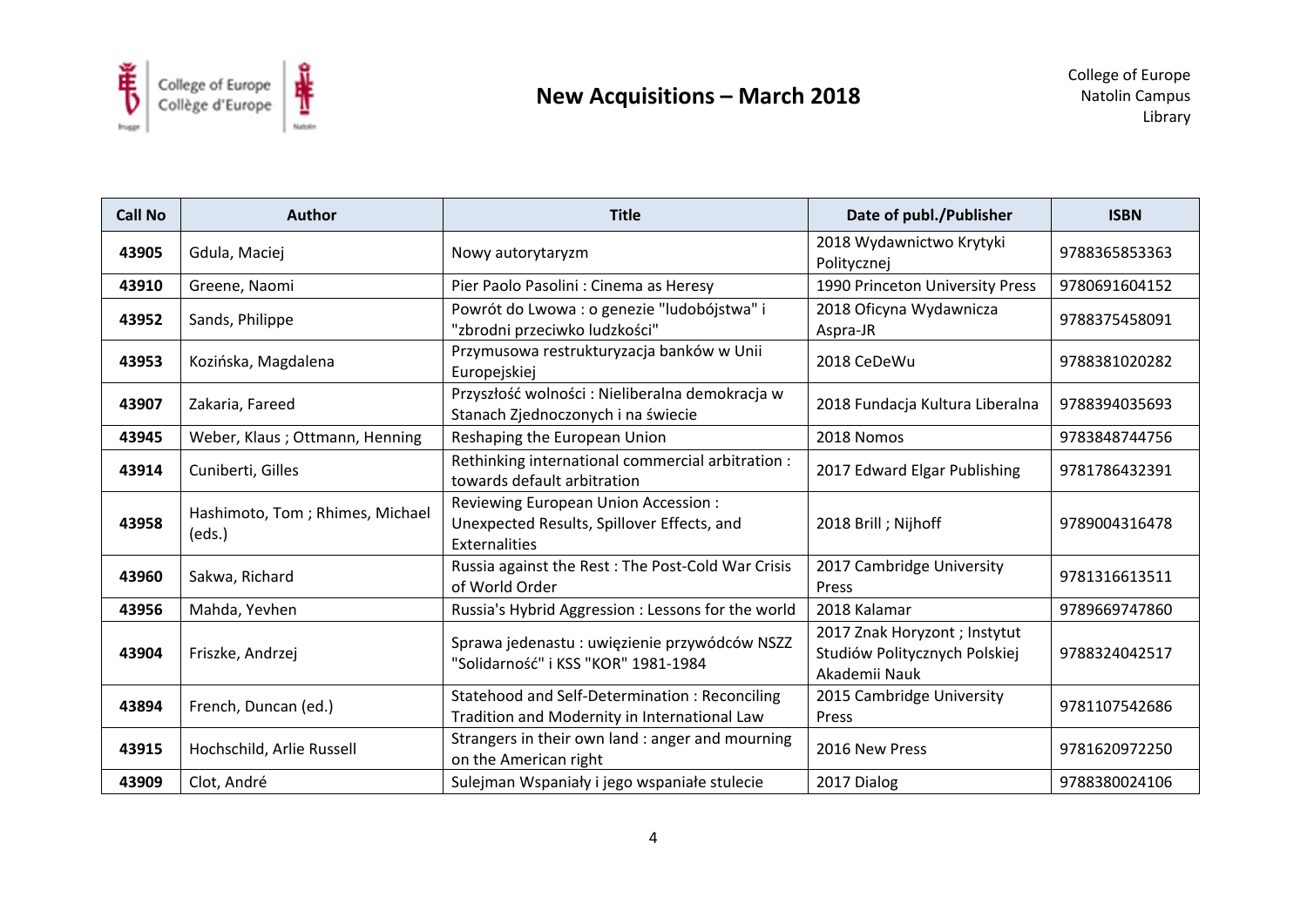

| <b>Call No</b> | <b>Author</b>                      | <b>Title</b>                                                                                                         | Date of publ./Publisher             | <b>ISBN</b>   |
|----------------|------------------------------------|----------------------------------------------------------------------------------------------------------------------|-------------------------------------|---------------|
| 43954          | Anderson, Chris                    | TED talks : oficjalny poradnik TED : jak<br>przygotować wystąpienie publiczne                                        | 2018 Wydawnictwo Bez Maski          | 9788393800346 |
| 43939          | Nicolson, Harold                   | The Congress of Vienna: A Study in Allied Unity:<br>1812-1822                                                        | 2009 Faber and Faber                | 9780571255924 |
| 43934          | Ripoll Servent, Ariadna            | The European Parliament                                                                                              | 2018 Palgrave Macmillan             | 9781137407078 |
| 43920          | Mannin, Mike; Flenley, Paul (eds.) | The European Union and its eastern<br>neighbourhood: Europeanisation and its twenty-<br>first-century contradictions | 2018 Manchester University<br>Press | 9781526109095 |
| 43936          | Buckledee, Steve                   | The Language of Brexit : How Britain talked its<br>way out of the European Union                                     | 2018 Bloomsbury                     | 9781350047969 |
| 43938          | Lilla, Mark                        | The Once and Future Liberal: After Identity<br>Politics                                                              | 2017 Harper                         | 9780062697431 |
| 43937          | Mounk, Yascha                      | The People vs. Democracy: Why Our Freedom Is<br>in Danger and How to Save It                                         | 2018 Harvard University Press       | 9780674976825 |
| 43895          | Zimmerman, Joshua D.               | The Polish Underground and the Jews, 1939-1945                                                                       | 2017 Cambridge University<br>Press  | 9781108432740 |
| 43916          | Zimmerman, William                 | The Russian people and foreign policy: Russian<br>elite and mass perspectives, 1993-2000                             | 2002 Princeton University Press     | 0691091676    |
| 43959          | Joseph, Jonathan                   | The Social in the Global: Social Theory,<br><b>Governmentality and Global Politics</b>                               | 2014 Cambridge University<br>Press  | 9781107416703 |
| 43927          | Baneth, András                     | The Ultimate EU Test Book: Administrators 2018                                                                       | 2018 John Harper Publishing         | 9781999959524 |
| 43924          | Baneth, András                     | The Ultimate EU Test Book: Administrators 2018                                                                       | 2018 John Harper Publishing         | 9781999959524 |
| 43925          | Baneth, András                     | The Ultimate EU Test Book: Administrators 2018                                                                       | 2018 John Harper Publishing         | 9781999959524 |
| 43926          | Baneth, András                     | The Ultimate EU Test Book: Administrators 2018                                                                       | 2018 John Harper Publishing         | 9781999959524 |
| 43930          | Baneth, András; De Sutter, Jan     | The Ultimate EU Test Book: Assessment Centre<br>Edition 2018                                                         | 2018 John Harper Publishing         | 9781999959500 |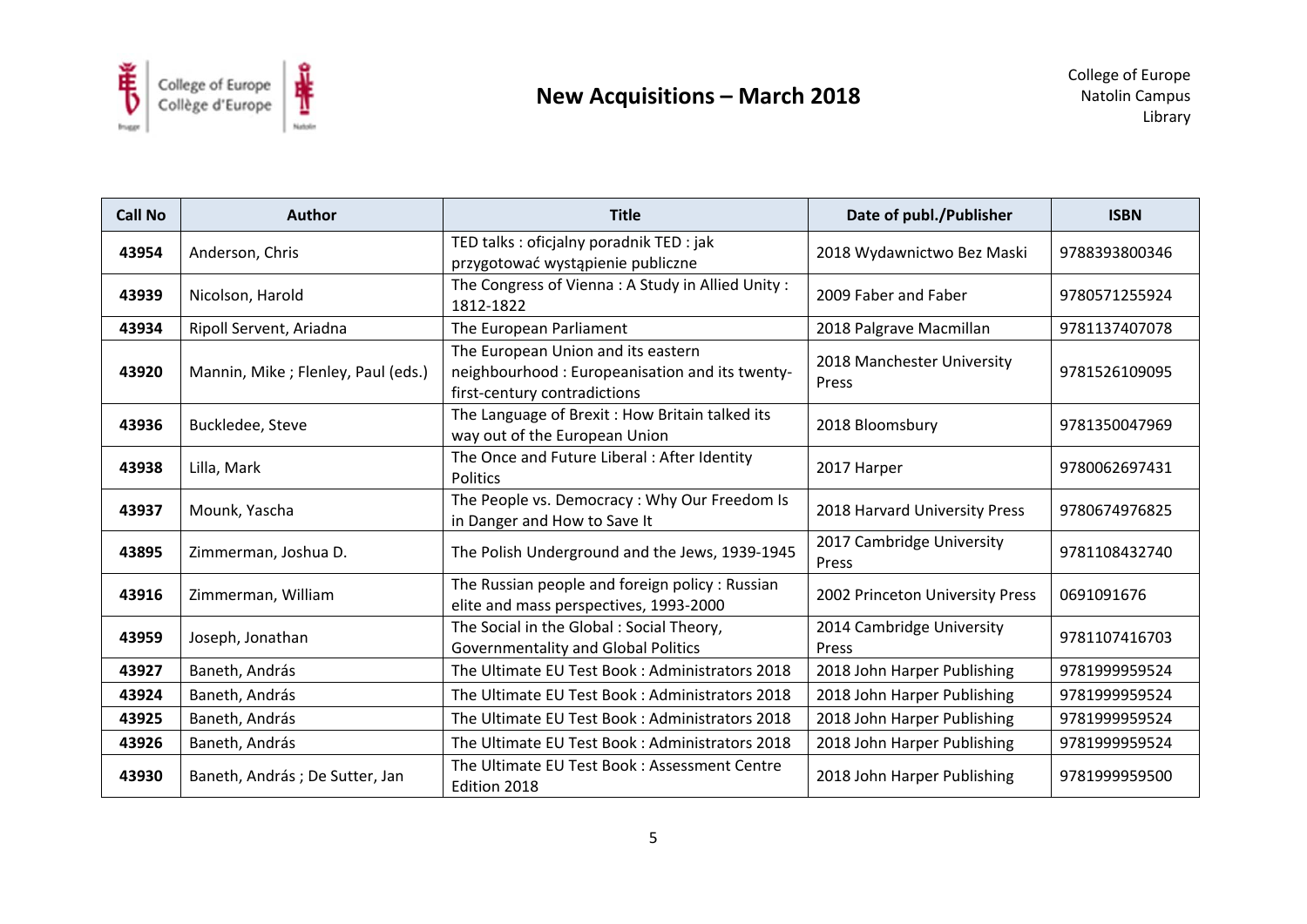

| Call No | <b>Author</b>                                   | <b>Title</b>                                                               | Date of publ./Publisher      | <b>ISBN</b>   |
|---------|-------------------------------------------------|----------------------------------------------------------------------------|------------------------------|---------------|
| 43931   | Baneth, András; De Sutter, Jan                  | The Ultimate EU Test Book: Assessment Centre<br>Edition 2018               | 2018 John Harper Publishing  | 9781999959500 |
| 43929   | Baneth, András                                  | The Ultimate EU Test Book: Assistants 2018                                 | 2018 John Harper Publishing  | 9781999959517 |
| 43928   | Baneth, András                                  | The Ultimate EU Test Book: Assistants 2018                                 | 2018 John Harper Publishing  | 9781999959517 |
| 43917   | Hoerber, Thomas C.; Sigalas,<br>Emmanuel (eds.) | Theorizing European space policy                                           | 2017 Lexington Books         | 9781498521307 |
| 43919   | Klein, Naomi                                    | This Changes Everything: Capitalism vs the<br>Climate                      | 2015 Penguin                 | 9780241956182 |
| 43961   | Kushnir, Ostap                                  | Ukraine and Russian Neo-Imperialism: The<br>Divergent Break                | 2018 Lexington Books         | 9781498558631 |
| 43943   | Yurchenko, Yuliya                               | Ukraine and the Empire of Capital: From<br>Marketisation to Armed Conflict | 2018 Pluto Press             | 9780745337371 |
| 43955   | Pacek, Bogusław                                 | Wojna hybrydowa na Ukrainie                                                | 2018 Oficyna Wydawnicza RYTM | 9788373997530 |
| 43898   | Wiszniewicz, Joanna                             | Życie przecięte: Opowieści pokolenia Marca                                 | 2018 Wydawnictwo "Czarne"    | 9788380496309 |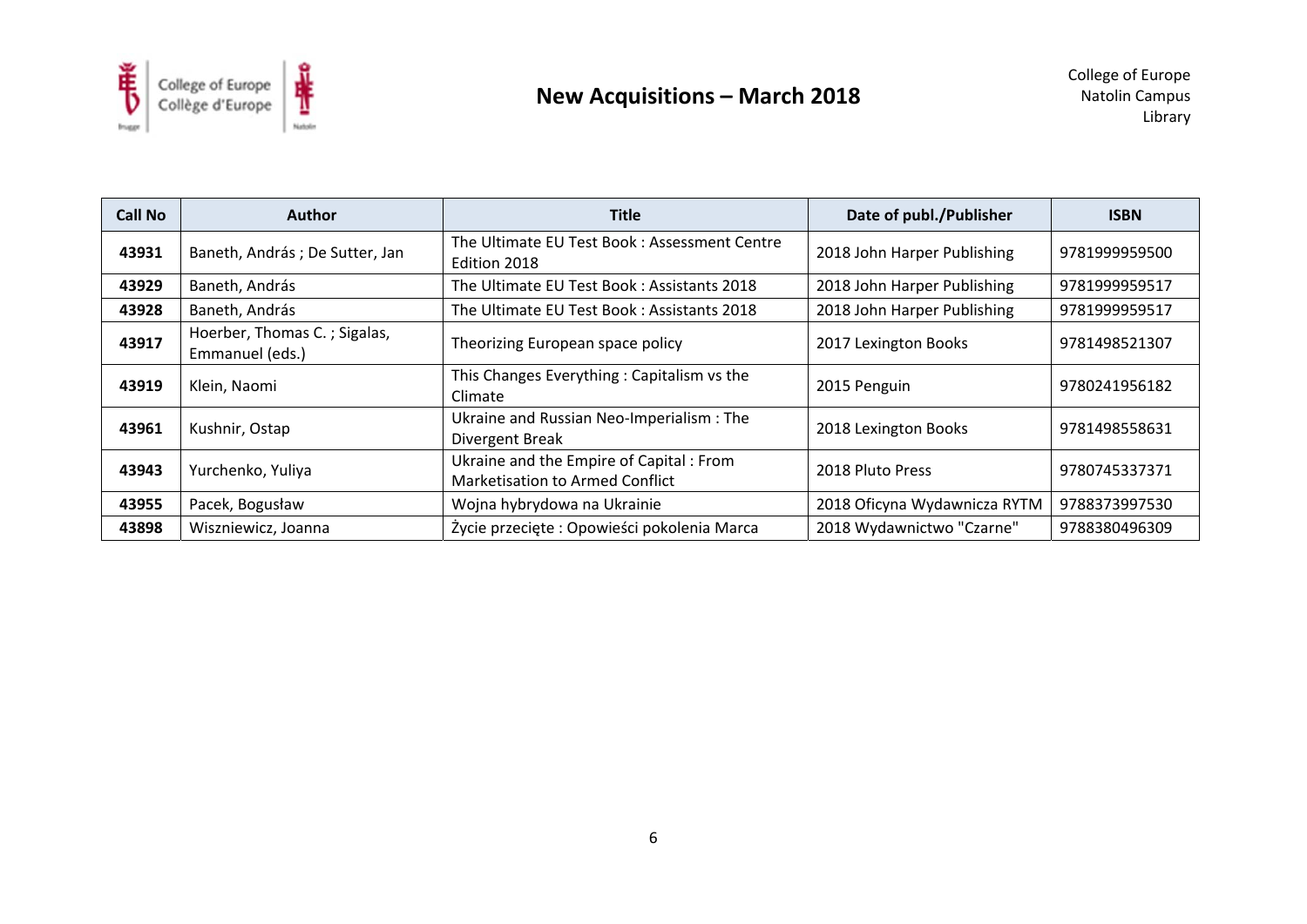

# **Electronic publications**

| <b>AUTHOR</b>                                                                 | <b>TITLE</b>                                                                                   | <b>SERIES</b>                                         | <b>PUBLISHER, DATE of PUBL.</b>                         |
|-------------------------------------------------------------------------------|------------------------------------------------------------------------------------------------|-------------------------------------------------------|---------------------------------------------------------|
| <b>Kate Greasley</b>                                                          | Arguments about abortion [electronic resource] :<br>personhood, morality, and law              | Oxford scholarship online                             | <b>Oxford University Press,</b><br>2017                 |
| Ernst-Wolfgang<br>Böckenförde, edited by<br>Mirjam Künkler, and Tine<br>Stein | Constitutional and political theory [electronic resource] :<br>selected writings               | Oxford scholarship online                             | <b>Oxford University Press,</b><br>2017                 |
| Justyna Gotkowska                                                             | Czym jest PESCO? [electronic resource] : Miraże<br>europejskiej polityki bezpieczeństwa        | Punkt Widzenia - Ośrodek Studiów<br>Wschodnich, nr 69 | Ośrodek Studiów<br>Wschodnich im. Marka<br>Karpia, 2018 |
| Alison L. Young                                                               | Democratic dialogue and the constitution [electronic<br>resource]                              | Oxford scholarship online                             | <b>Oxford University Press,</b><br>2017                 |
| Nathalie Tocci                                                                | Framing the EU Global Strategy [electronic resource] : A<br>Stronger Europe in a Fragile World | Palgrave studies in European Union<br>politics        | Palgrave Macmillan, 2017                                |
| Rose McDermott and Uri<br>Bar-Joseph                                          | Intelligence success and failure [electronic resource] :<br>the human factor                   | Oxford scholarship online                             | <b>Oxford University Press,</b><br>2017                 |
| Adil Ahmad Haque                                                              | Law and morality at war [electronic resource]                                                  | Oxford scholarship online                             | <b>Oxford University Press,</b><br>2017                 |
| edited by Elin<br>Haugsgjerd Allern and<br>Tim Bale                           | Left-of-centre parties and trade unions in the twenty-<br>first century [electronic resource]  | Oxford scholarship online                             | <b>Oxford University Press,</b><br>2017                 |
| Maja Kluger Dionigi                                                           | Lobbying in the European Parliament [electronic<br>resource] : The Battle for Influence        | Palgrave studies in European Union<br>politics        | Palgrave Macmillan, 2017                                |
| edited by Desmond King<br>and Patrick Le Galès                                | Reconfiguring European states in crisis [electronic<br>resource]                               | Oxford scholarship online                             | <b>Oxford University Press,</b><br>2017                 |